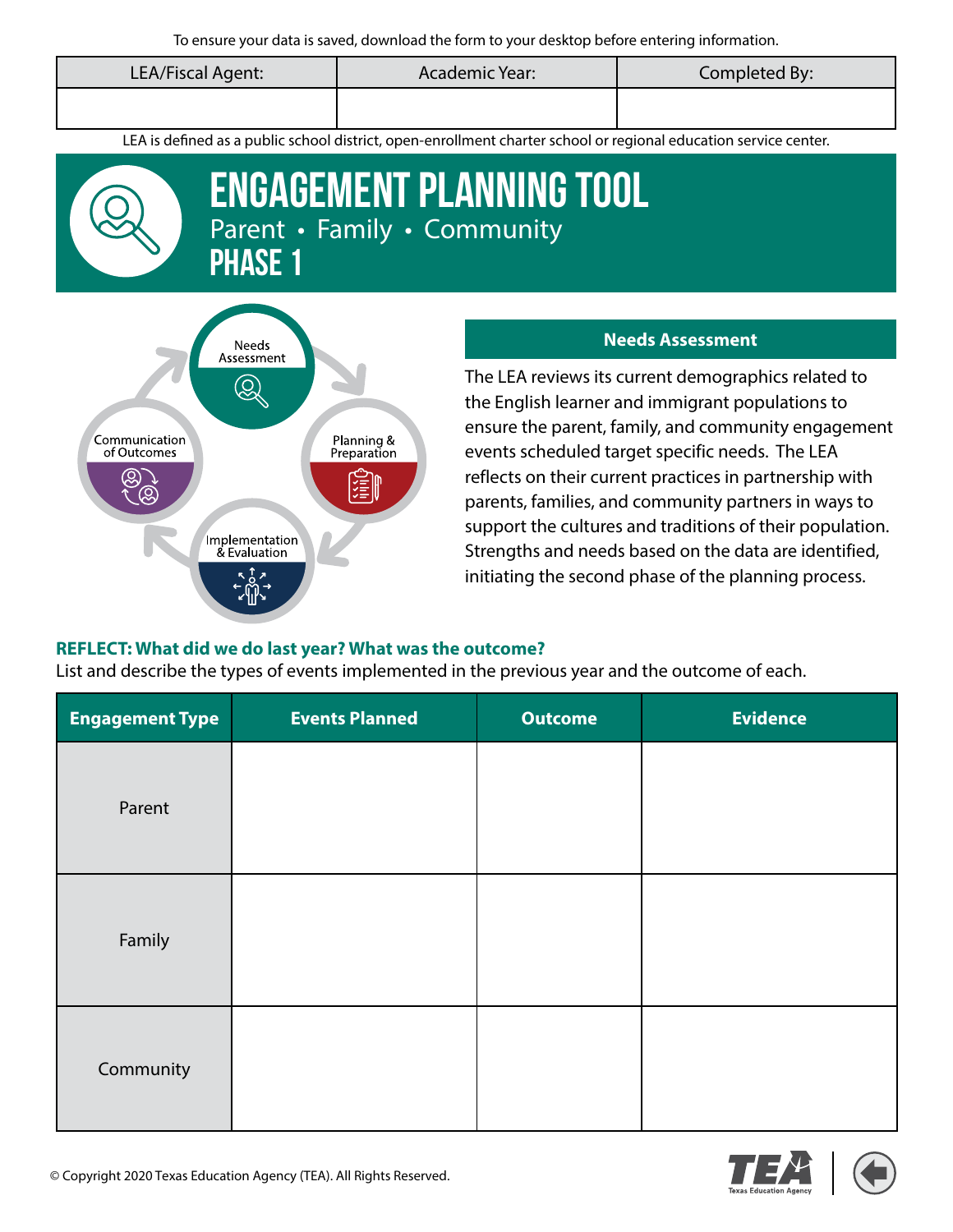## **GATHER DATA: What do we know about English learners, their families, and the community?**

Prepare for the process of planning this year's engagement activities with **PHASE 1**: *Needs Assessment* by gathering data about English learners, their families, and the community.

| <b>PHASE 1 Guiding Questions</b>                                                                                                      | <b>Notes</b> |
|---------------------------------------------------------------------------------------------------------------------------------------|--------------|
| What is the total English learner population?                                                                                         |              |
| What is the total immigrant population?                                                                                               |              |
| What languages are identified within the LEA/<br>campus and the community?                                                            |              |
| What language instruction education program<br>model(s) is/are offered to English learners?                                           |              |
| What does the English language proficiency data<br>suggest about the effectiveness of your language<br>instruction education program? |              |
| <b>NOTE:</b> Title III, Part A Purpose-improves English<br>language skills                                                            |              |
| What does the academic performance data<br>suggest about the effectiveness of your language<br>instruction program?                   |              |
| <b>NOTE:</b> Title III, Part A - improves academic<br>achievement                                                                     |              |
| What strategies does staff currently use to help<br>parents become more active participants in the<br>education of their children?    |              |
| <b>NOTE:</b> Title III, Part A - help parents become active<br>participants in the education of their children                        |              |
| How does the LEA/campus promote deep<br>understanding and embracing of cultural<br>diversity?                                         |              |

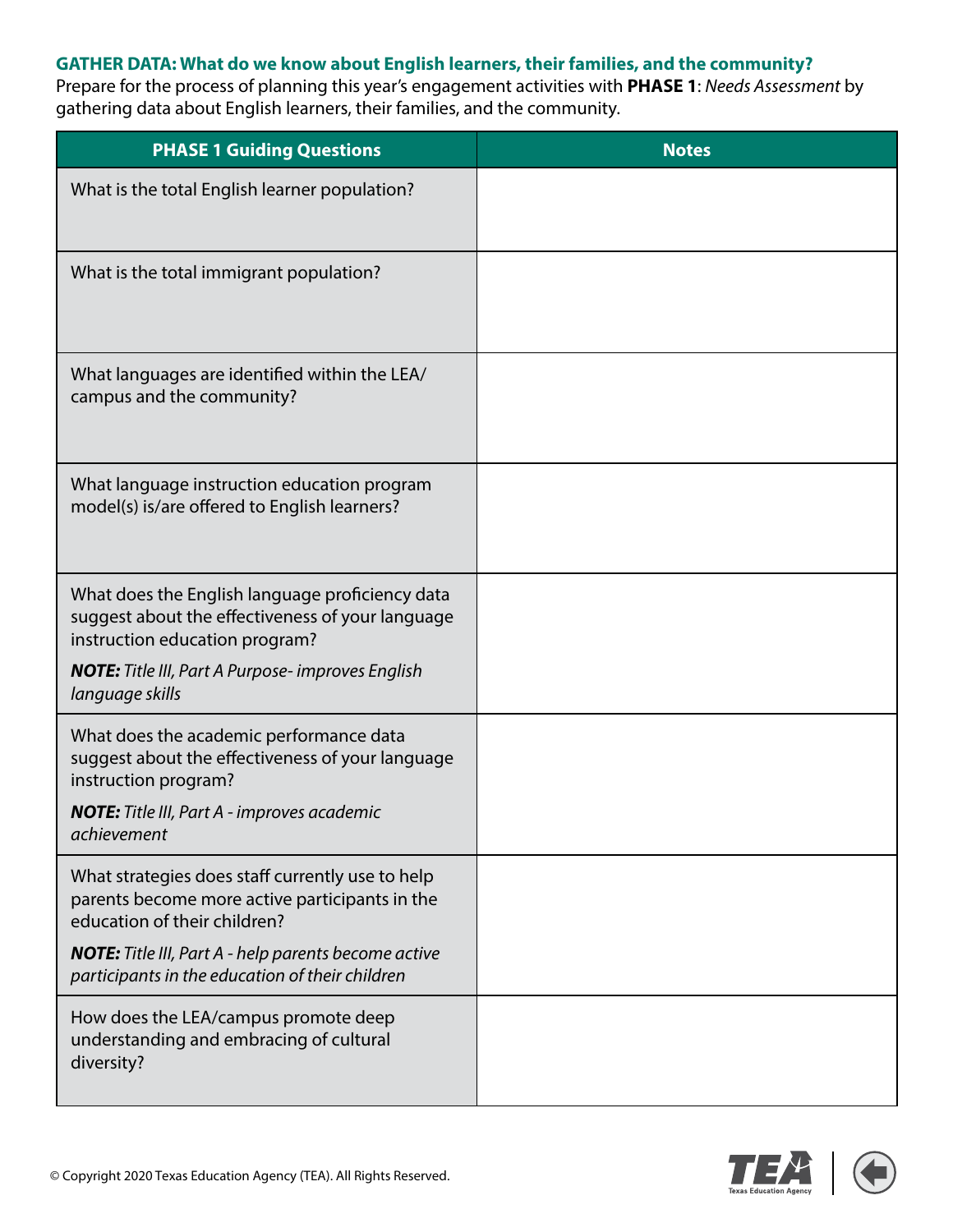| <b>PHASE 1 Guiding Questions</b>                                                                                                                                                                                                                           | <b>Notes</b> |
|------------------------------------------------------------------------------------------------------------------------------------------------------------------------------------------------------------------------------------------------------------|--------------|
| <b>Engaging Parents:</b><br>How do school leaders build capacity for teachers<br>to create partnerships with parents?                                                                                                                                      |              |
| How does the LEA/campus engage parents of<br>English learners outside of engagement events?                                                                                                                                                                |              |
| <b>Engaging Families:</b><br>How might the cultures and traditions of English<br>learners, including immigrant students, and their<br>families be built upon to increase effectiveness of<br>communication and partnership between families<br>and school? |              |
| How does the LEA/campus engage families of<br>English learners outside of engagement events?                                                                                                                                                               |              |
| <b>Engaging Communities:</b><br>How do community partners currently support<br>home-school interactions with parents of English<br>learners and their children?                                                                                            |              |
| How do school leaders build the capacity of<br>teachers to create partnerships with community-<br>based organizations?                                                                                                                                     |              |
| What community partnerships currently exist to<br>support English learners and their families?                                                                                                                                                             |              |